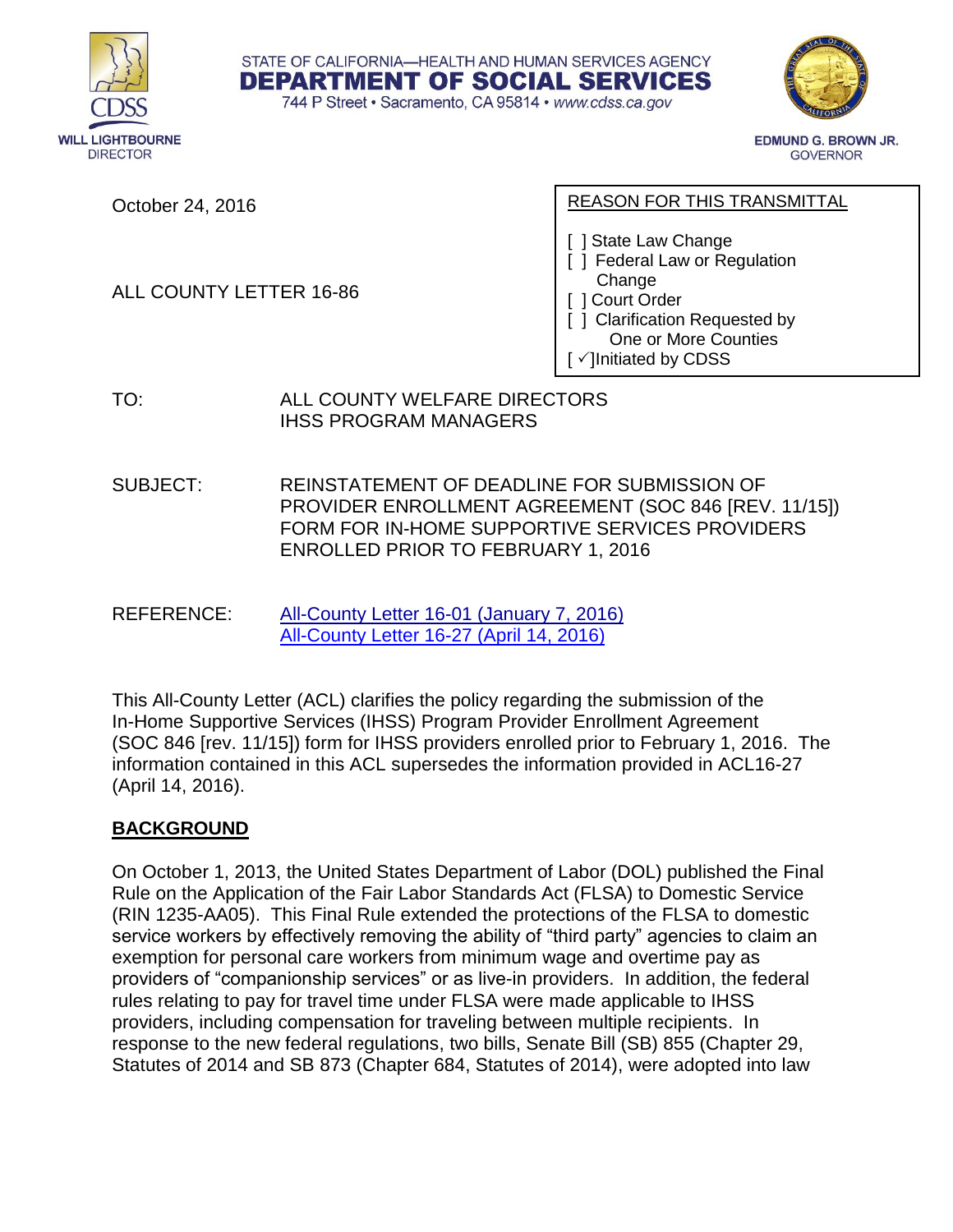All-County Letter No. 16-86 Page Two

and provided the requirements for workweek limitations, overtime compensation, and travel time compensation and limitations.

In mid-December 2015, an informational mailer (TEMP 3001) was sent to all IHSS providers within the State of California informing them of the February 1, 2016, implementation of the new overtime and travel time requirements. Providers were also informed of the requirement to submit a newly signed IHSS Program Provider Enrollment Agreement (SOC 846) form by April 15, 2016, in order to maintain their continued eligibility as an enrolled provider and avoid automatic ineligibility as of May 1, 2016. The SOC 846 form was included with the mailer. The SOC 846 form was revised in November 2015 to include information about the new overtime and travel time requirements, including any penalties that would be assessed against any provider who violated the limitations.

During the implementation phase of the workweek and travel time process, which began on February 1, 2016, counties began assisting enrolled providers in the completion and submission of various required documents, including the SOC 846 (rev. 11/15) form. Counties, at that time, expressed concerns that providers would not have sufficient time to submit the SOC 846 form while leaving counties with enough time to enter the updated information into the Case Management, Information, and Payrolling System (CMIPS) II before the April 15, 2016, deadline. In response to these concerns, the California Department of Social Services (CDSS) suspended the April 15, 2016, deadline, thus allowing sufficient time for the completion of this and other required forms. The suspension of the deadline was conveyed in ACL 16-27 (April 14, 2016). Although the deadline was suspended, all providers enrolled in the IHSS program prior to February 1, 2016, were still required to sign and submit a new SOC 846 form in order to be in compliance with the provider enrollment requirements, pursuant to Welfare and Institutions Code section 12301.24 and Manual of Policies and Procedures (MPP) Section 30-776.43. In addition, all providers enrolling in the IHSS program after February 1, 2016, had to sign the new SOC 846 (rev. 11/15) as part of the provider enrollment process.

Through CMIPS II, the CDSS has been tracking the number of existing providers who have submitted the SOC 846 form since the February 1, 2016, implementation date. Based on the most recent report(s), the number of providers who have not submitted a signed SOC 846 form has been steadily decreasing. Therefore, the CDSS expects that county workloads related to monitoring and tracking the completion and submittal of the SOC 846 form will be manageable. Counties will be provided with the download information on the providers who have not yet submitted SOC 846 (rev. 11/15) to the county IHSS offices.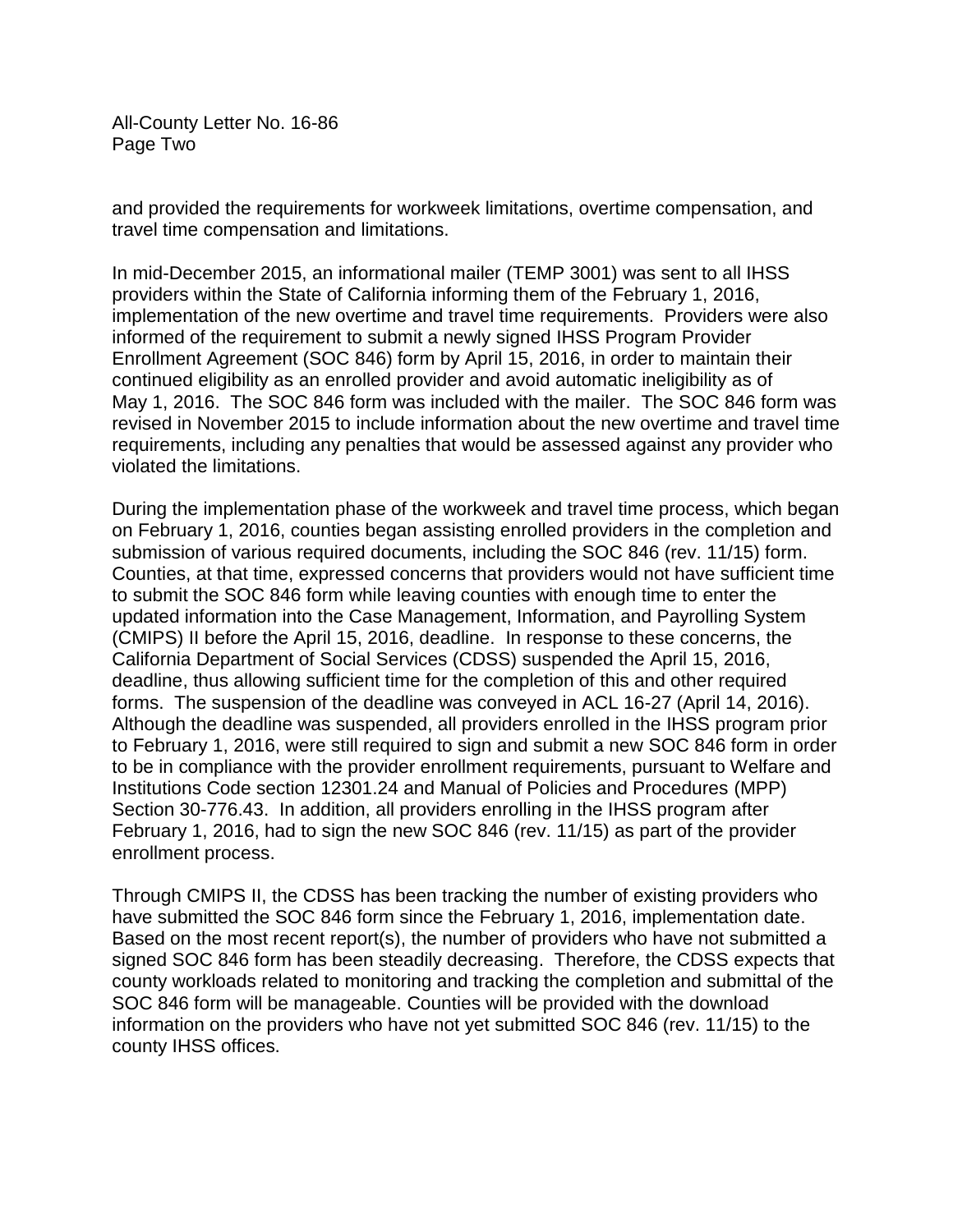All-County Letter No. 16-86 Page Three

# **PROVIDER ENROLLMENT AGREEMENT DEADLINE REQUIREMENT**

The CDSS is reinstating a deadline for all IHSS providers who were enrolled as existing providers prior to February 1, 2016, to sign and submit the new SOC 846 (rev. 11/15) form to their respective county for processing. This form must be sent to the county IHSS office postmarked no later than April 29, 2017. Failure on the part of a provider to sign and submit the new SOC 846 (rev. 11/15) form to the county IHSS office postmarked on or before the April 29 date will result in the provider being found ineligible to work and be paid by the IHSS program as an IHSS provider effective July 1, 2017. The change in status within CMIPS for those providers who fail to submit the SOC 846 (rev. 11/15) postmarked on or before the April 29 date will be auto-performed by the system.

### **REINSTATEMENT**

Those IHSS providers found ineligible to work for failure to submit a newly signed SOC 846 who sign and submit an SOC 846 (rev. 11/15) form after July 1, 2017, can be reinstated as long as:

- The signed SOC 846 (rev. 11/15) form is received by the county IHSS office postmarked on or before July 31, 2017. In this instance, the provider will be eligible for retroactive pay for all authorized services that he/she provided to an eligible IHSS recipient during the month of the July 2017 ineligibility period.
- The signed SOC 846 (rev. 11/15) form is received by the county IHSS office postmarked on or after August 1, 2017. In this instance, the provider will only be paid for authorized services provided on and after the date the signed SOC 846 (rev. 11/15) form was postmarked.

When a provider who has been ineligible for one year or longer wants to be reinstated in the IHSS program, he/she will have to complete the provider enrollment process again in order to be returned to active status. This entails completing the four enrollment requirements: completion of the IHSS Program Provider Enrollment form (SOC 426), attendance at the provider orientation, completion of the SOC 846 at the conclusion of the orientation, and submission of fingerprints for a criminal background check with the California Department of Justice.

In order to ensure the proper date for the processing of the SOC 846 (rev. 11/15) is documented to prevent a provider from being inadvertently determined ineligible to work as an IHSS provider or ineligible to receive retroactive pay for work he/she performed as an IHSS provider, counties will need to document the postmark date of the SOC 846 (rev. 11/15) received in the county IHSS office.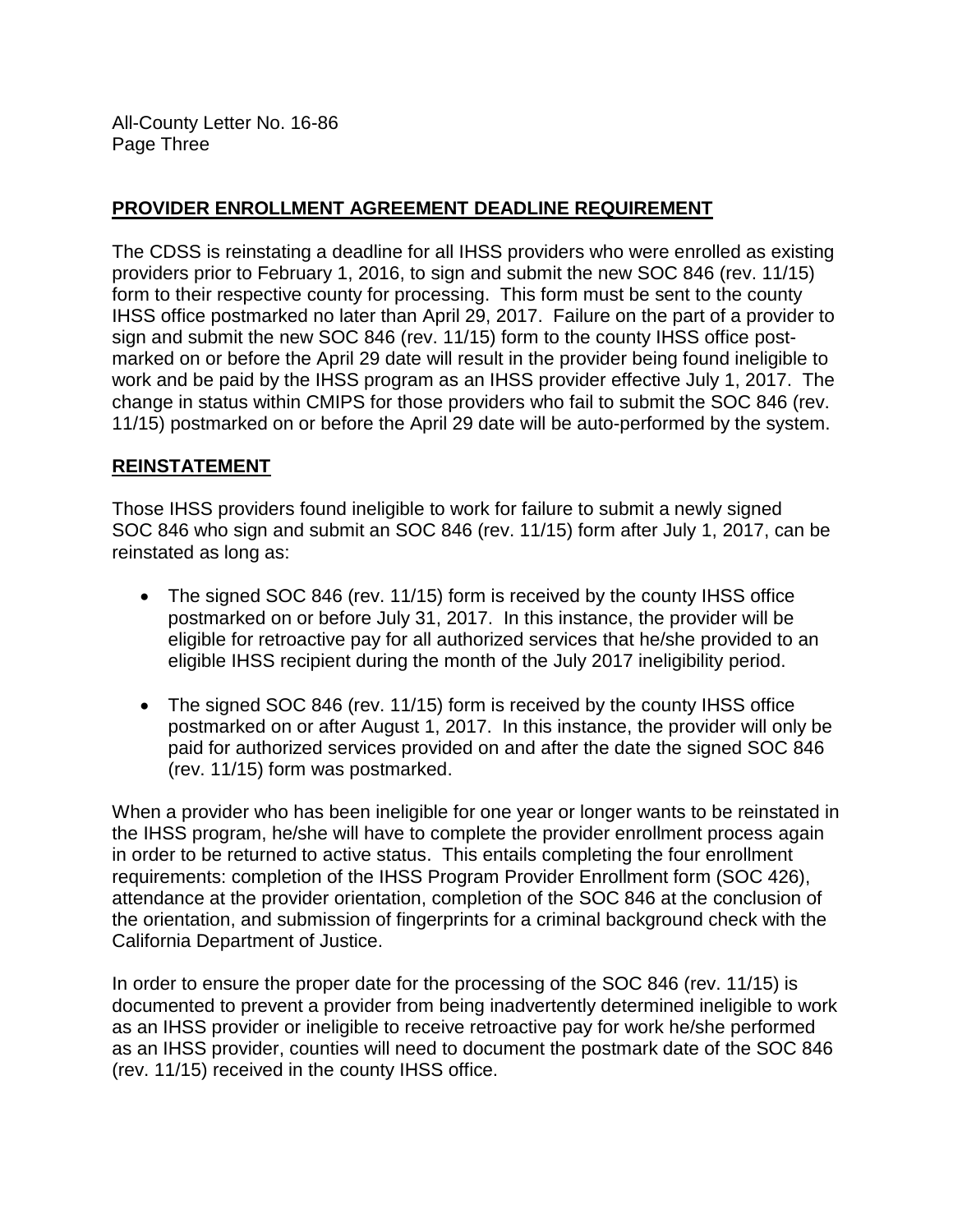All-County Letter No. 16-86 Page Four

# **NEW NOTICES**

Attached to this ACL are two new notices which have been created by the CDSS to notify providers and recipients of the IHSS provider's ineligibility due to failure to sign and submit the SOC 846 (rev. 11/15) form.

Form TEMP 2262, "In-Home Supportive Services Program Notice to Provider of Provider Ineligibility, Failure to Submit the SOC 846 (rev. 11/15)," will notify the provider of his/her ineligibility as IHSS provider. Form TEMP 2262A, "In-Home Supportive Services Program Notice to Recipient of Provider Ineligibility, Failure to Submit the SOC 846 (rev. 11/15)," will inform recipient(s) of the provider's ineligibility.

Because the process of mailing these notices will be temporary and only for those IHSS providers enrolled in the IHSS program prior to February 1, 2016, the mailing of these notices to those providers who have failed to submit the SOC 846 (rev. 11/15) by the required April 29, 2017, due date will be a manual process.

Counties may begin using the new notices as of May 1, 2017. The new notices will be available in camera-ready form at that time on the CDSS Form/Brochures web page at: [http://www.dss.cahwnet.gov/cdssweb/PG183.htm](https://www.cdss.ca.gov/inforesources/forms-brochures)

Upon completion of the Armenian, Chinese, and Spanish translations, CDSS will post translated versions of these notices on the Translated Forms and Publications web page at:

[http://www.dss.cahwnet.gov/cdssweb/FormsandPu\\_274.htm](https://www.cdss.ca.gov/inforesources/translated-forms-and-publications)

The designated Forms Coordinator for your county must distribute translated notices to each program and location. Each county shall provide bilingual/interpretive services and written translations to non-English or limited-English proficient populations, as required by the Dymally-Alatorre Bilingual Services Act (California Government Code section 7290 et seq.) and by state regulation (CDSS Manual of Policies and Procedures Division 21, Civil Rights Nondiscrimination, section 115).

Questions about accessing the notices may be directed to the Forms Management Unit at [fmudss@dss.ca.gov.](fmudss@dss.ca.gov) Questions about translations may be directed to the Language Services Unit at [LTS@dss.ca.gov.](LTS@dss.ca.gov)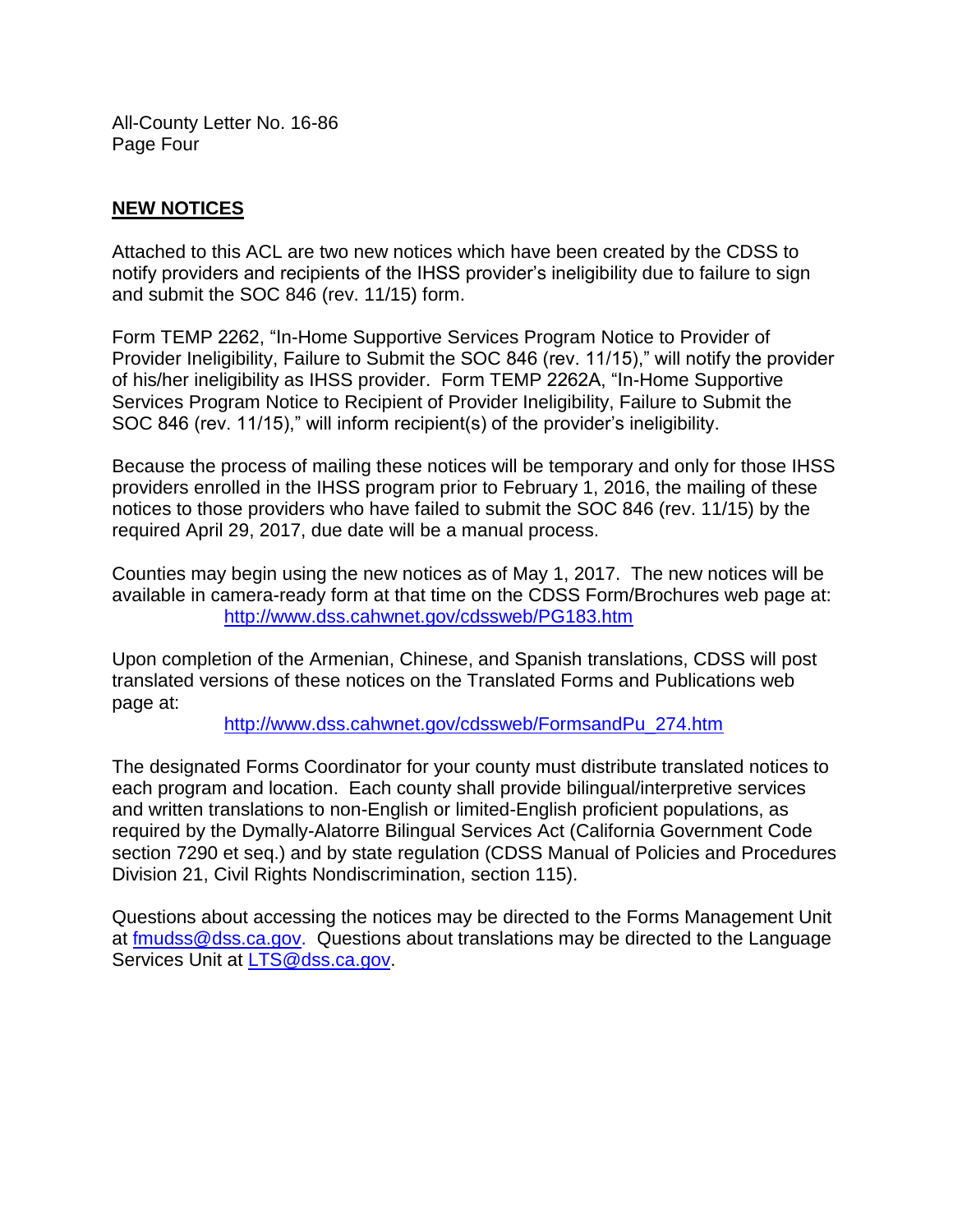All-County Letter No. 16-86 Page Five

# **COUNTY RESPONSIBILITIES**

Each county is responsible for reviewing its CMIPS II records to determine which providers have not yet submitted the newly signed SOC 846 (rev. 11/15) forms to the county IHSS office for the purpose of engaging in outreach with those providers to ensure the newly signed SOC 846 (rev. 11/15) is completed by April 29, 2017, and to provide notices of ineligibility to those providers who do not submit the SOC 846 (rev. 11/15) form by April 29, 2017.

A submission of SOC 846 timeline chart outlining the important dates and county responsibilities is included with this ACL.

### **Outreach Efforts**

Each county must conduct an outreach effort by contacting, either through direct contact via telephone or in-person or in writing, those providers who have not yet submitted their signed SOC 846 (rev. 11/15) form to the county IHSS office for processing. As part of this outreach effort, counties should continue to review the SOC 846 status reports throughout the month of July 2017 and inform providers who have not submitted the SOC 846 (rev. 11/15) that the risk of failing to submit the signed form is being found ineligible to work and, therefore, ineligible to be paid as an IHSS provider. Regardless of the method chosen to contact the providers, the county should also provide an SOC 846 (rev. 11/15) form to the provider to ensure that he/she has the correct form to sign and submit by the April 29, 2017, deadline. These outreach efforts should begin as of the date of the county's receipt of this ACL and must be completed by January 31, 2017.

Counties should ensure that all received SOC 846 (rev. 11/15) forms are documented even if they are not entered into CMIPS II prior to April 29, 2017, so that compliant providers are not determined ineligible. If a signed SOC 846 form is received by the county postmarked by April 29, 2017, the county is responsible for indicating the receipt of the form in CMIPS II no later than June 9, 2017.

#### **Notices TEMP 2262 and TEMP 2262A**

Beginning May 1, 2017, and continuing until no later than June 9, 2017, each county is responsible for mailing the new notice TEMP 2262 to each provider who did not submit a signed SOC 846 (rev.11/15) to the county IHSS office postmarked by April 29, 2017. The TEMP 2262 will inform the provider of his/her ineligibility as an IHSS provider effective July 1, 2017. Concurrently, the county must mail the form TEMP 2262A informing the recipient(s) of the provider's ineligibility for failure to submit the SOC 846 (rev.11/15) to the county IHSS office. Both of these notices will be available to the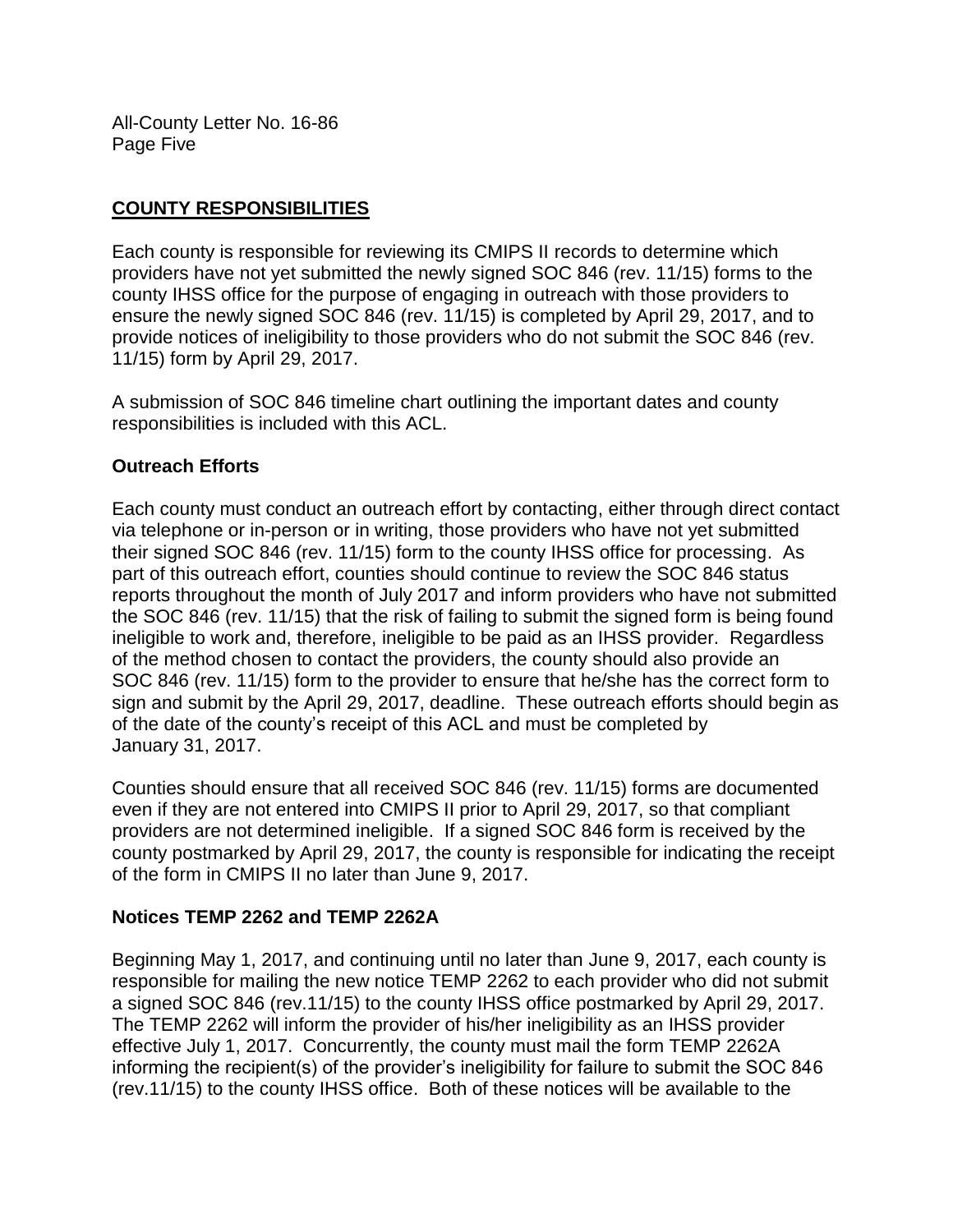All-County Letter No. 16-86 Page Six

counties on the CDSS website for download and must be sent to applicable IHSS providers and recipients by June 9, 2017, to allow the provider sufficient time to comply with the submission requirement of the SOC 846 (rev. 11/15) form in order to return to active status and to provide the recipient with the necessary time to find a new provider.

Questions regarding the information in this letter should be directed to the Policy and Operations Bureau, Adult Programs Division at (916) 651-5350.

Sincerely,

#### *Original Document Signed By:*

EILEEN CARROLL Deputy Director Adult Programs Division

**Attachments**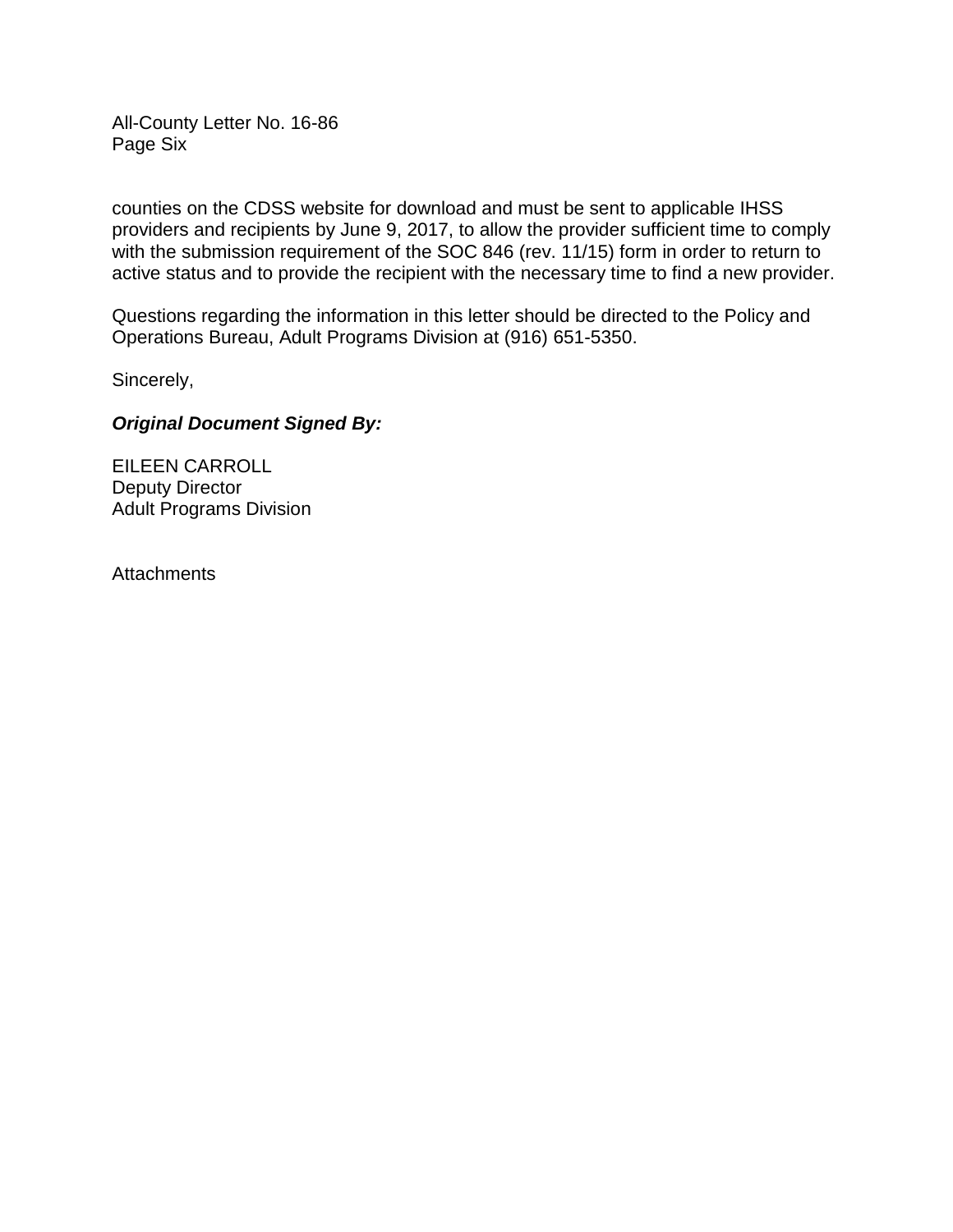# **SUBMISSION OF PROVIDER ENROLLMENT AGREEMENT (SOC 846)**

| <b>TIMELINE/</b>          | <b>TASK</b>                                                                                                                                                                                                                                               | <b>DESCRIPTION OF COUNTIES' ACTIVITIES</b>                                                                                                                                                                                                                                                                                                                                                 |
|---------------------------|-----------------------------------------------------------------------------------------------------------------------------------------------------------------------------------------------------------------------------------------------------------|--------------------------------------------------------------------------------------------------------------------------------------------------------------------------------------------------------------------------------------------------------------------------------------------------------------------------------------------------------------------------------------------|
| <b>APPLICABLE DATE(S)</b> |                                                                                                                                                                                                                                                           |                                                                                                                                                                                                                                                                                                                                                                                            |
| 10/12/2016 - 01/31/2017   | <b>OUTREACH TO IHSS PROVIDERS</b>                                                                                                                                                                                                                         | Review data download to determine which IHSS<br>providers enrolled prior to February 1, 2016, have not yet<br>submitted the SOC 846.<br>Contact IHSS providers, either through direct contact<br>(telephone or in-person) or writing, to inform them of<br>requirement to submit SOC 846 and the consequences<br>for not complying with requirement.                                       |
| 01/31/2017                | Deadline to complete outreach efforts                                                                                                                                                                                                                     |                                                                                                                                                                                                                                                                                                                                                                                            |
| 10/12/2016 - 04/29/2017   | SUBMISSION OF SOC 846 TO COUNTIES                                                                                                                                                                                                                         | Document all SOC 846 forms received that were<br>postmarked by 4/29/16, even if not yet entered into<br>CMIPS.<br>Enter into CMIPS.                                                                                                                                                                                                                                                        |
| 04/29/2017                | Deadline for IHSS providers to submit SOC 846.                                                                                                                                                                                                            |                                                                                                                                                                                                                                                                                                                                                                                            |
| 05/01/2017 - 06/09/2017   | NOTIFICATION TO PROVIDERS AND RECIPIENTS                                                                                                                                                                                                                  | Begin mailing TEMP 2262 (Ineligibility notice) to those<br>providers who have failed to submit the SOC 846 form<br>postmarked by 04/29/2017 and mail the TEMP 2262A to the<br>recipients of those providers to inform them that the providers<br>will be ineligible to work and be paid by the IHSS program as of<br>07/01/2017. All notices must be completed no later than<br>$6/9/17$ . |
| 07/01/2017                | IHSS Providers who fail to submit SOC 846 (postmarked by 4/29/16) are ineligible.                                                                                                                                                                         |                                                                                                                                                                                                                                                                                                                                                                                            |
| 05/01/2017 - 07/31/2017   | SOC 846 RECEIVED BY COUNTY<br>POSTMARKED AFTER 4/29/16 BUT ON/BEFORE 7/31/17.                                                                                                                                                                             | Reinstate provider with retroactive payment for services<br>provided for the month of July 2017.                                                                                                                                                                                                                                                                                           |
| 08/01/2017 - 06/30/2018   | SOC 846 RECEIVED BY COUNTY<br>POSTMARKED ON OR AFTER 8/1/17                                                                                                                                                                                               | Reinstate provider with payment for services provided from the<br>postmarked date of the SOC 846.                                                                                                                                                                                                                                                                                          |
| 06/30/2018                | Last date for ineligible provider to be reinstated if he/she submits the SOC 846 and provides services.<br>If SOC 846 is not postmarked by 6/30/18, then ineligible provider cannot be reinstated and is required to re-enroll to be an IHSS<br>provider. |                                                                                                                                                                                                                                                                                                                                                                                            |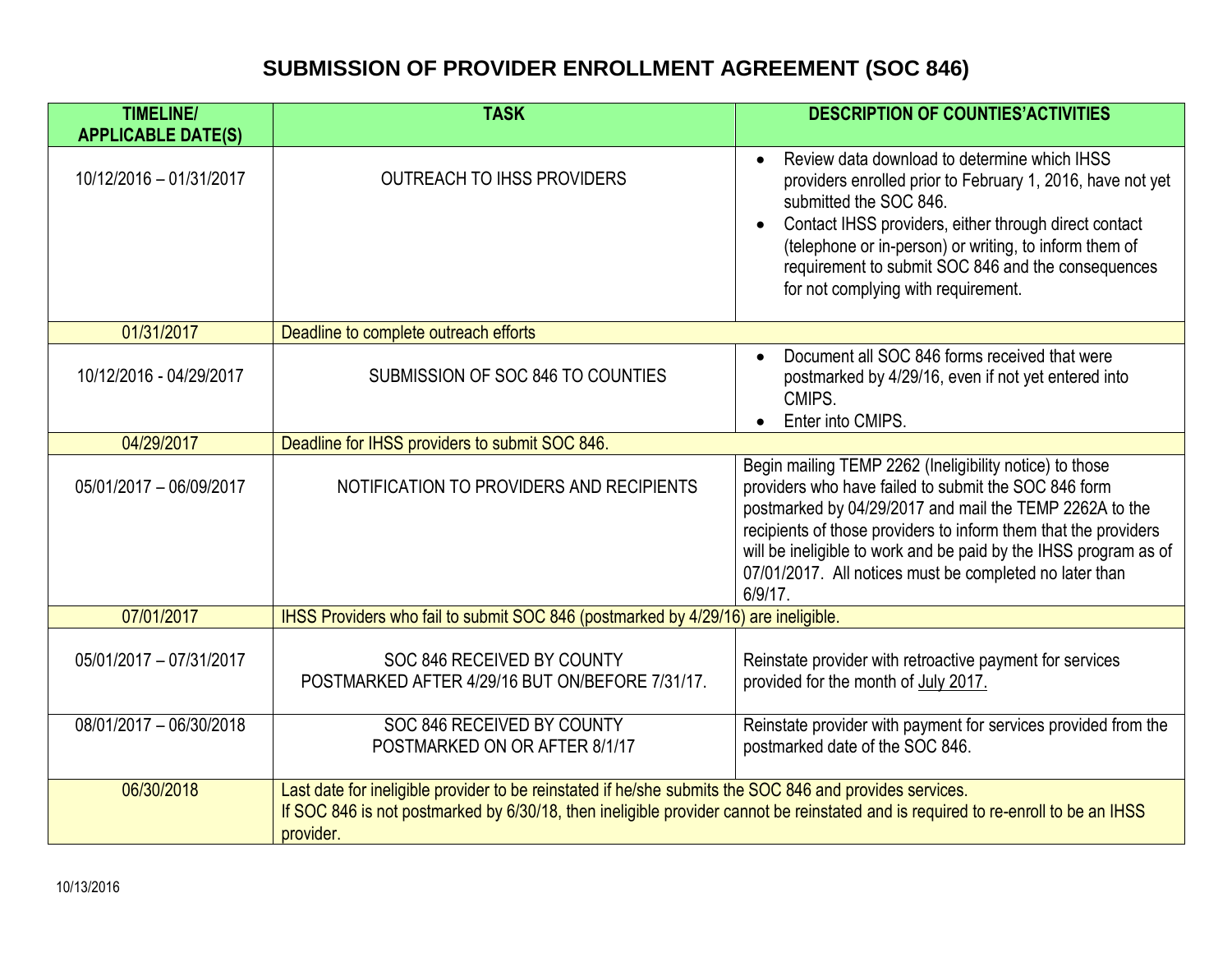# **NOTICE TO PROVIDER OF PROVIDER INELIGIBILITY FAILURE TO SUBMIT SOC 846 (REV. 11/15) IN-HOME SUPPORTIVE SERVICES PROGRAM**

**(ADDRESSEE) COUNTY OF:**

| <b>COUNTY OF:</b>           |  |
|-----------------------------|--|
| Notice Date:                |  |
| Provider Name:              |  |
| <b>IHSS Office Address:</b> |  |

IHSS Office Telephone Number:

To: In-Home Supportive Services (IHSS) Provider

 In December 2015, you received the Important Information for the In-Home Supportive Services (IHSS) provider mailer (TEMP 3001) which instructed you to return the signed IHSS Program Provider Enrollment Agreement (SOC 846 [rev. 11/15]) form to the county in order to avoid being determined ineligible to work and be paid by the IHSS program as an IHSS provider.

 Effective July 1, 2017, you are no longer eligible to work and be paid by the IHSS program as an IHSS provider. The reason for this determination of ineligibility is because you did not submit the signed SOC 846 (rev. 11/15) form by April 29, 2017.

# **How to Return to Active Status as an IHSS Provider**

 If you wish to be placed back on active status in order to work and be paid as an IHSS provider, you must complete and sign the SOC 846 (rev. 11/15) form and return it to the county IHSS office. If you do not have the SOC 846 (rev. 11/15) form, please find an enclosed blank SOC 846 for you to sign and submit to your county office.

 If you believe you signed and submitted the SOC 846 prior to the April 29, 2017, required due date or if you have any other questions regarding the SOC 846 form requirement, you may call the county at the telephone number above.